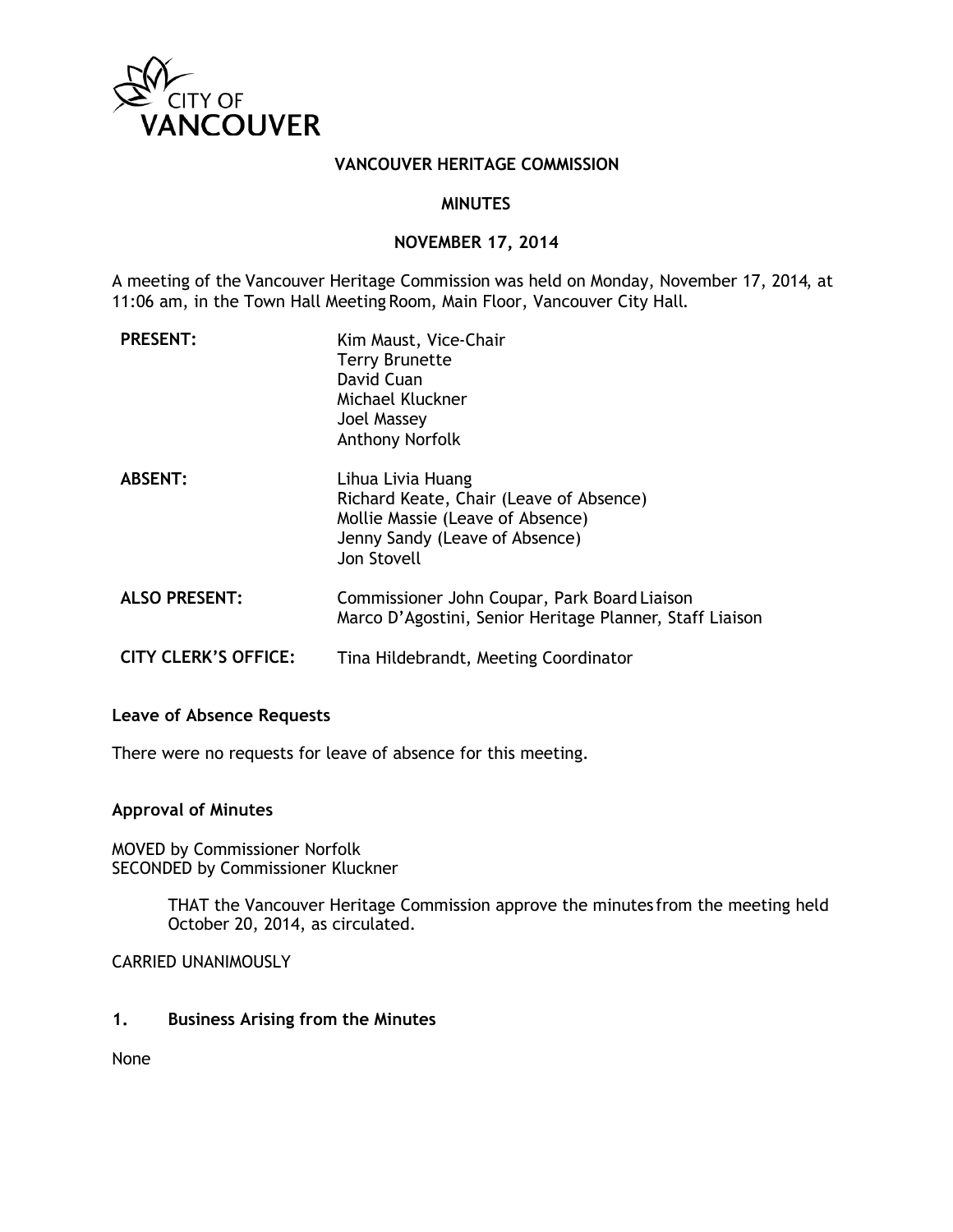# **2. Conservation Review**

**(a) 1010 East 21st Avenue - Wickson House DE418243 (Designation) VHR 'C' (proposed)**

Issues:

- Compatibility of the dormer addition on the west side; and
- Compatibility of the new development and overall rehabilitation measures.

Applicants:

- Carman Kwan, Architect
- Donald Luxton, Heritage Consultant

Staff:

• James Boldt

Staff and the applicant reviewed the application and responded to questions.

MOVED by Commissioner Maust SECONDED by Commissioner Brunette

> THAT the Vancouver Heritage Commission supports the Development Permit Infill Application and Heritage Conservation Plan for 1010 East 21<sup>st</sup> Avenue, the Wickson House, noting the following to the applicant:

- investigate the original roof material and consider restoring the roof to its original form if cedar is discovered;
- the rear balconies be constructed consistent with the  $21<sup>st</sup>$  Avenue elevation;
- the chimney, when rebuilt, be built with the original corbelling and consider restoring to its original elevation;
- design consideration be given to the dormer including looking at extending the roof line to allow the dormer to be reduced in size;

FURTHER THAT the Commission requests that staff consider adding a development permit requirement that all the heritage building windows be wood windows, including sash rather than vinyl.

CARRIED UNANIMOUSLY

### **3. Heritage Action Plan**

Staff presented a progress report on the Heritage Action Plan, which included a review of the five key areas for action and the work program schedule for 2015, and, along with Donald Luxton, Heritage Consultant, responded to questions.

*\* \* \* \* \**

*The Commission recessed at 12:11 pm and reconvened at 12:15 pm.*